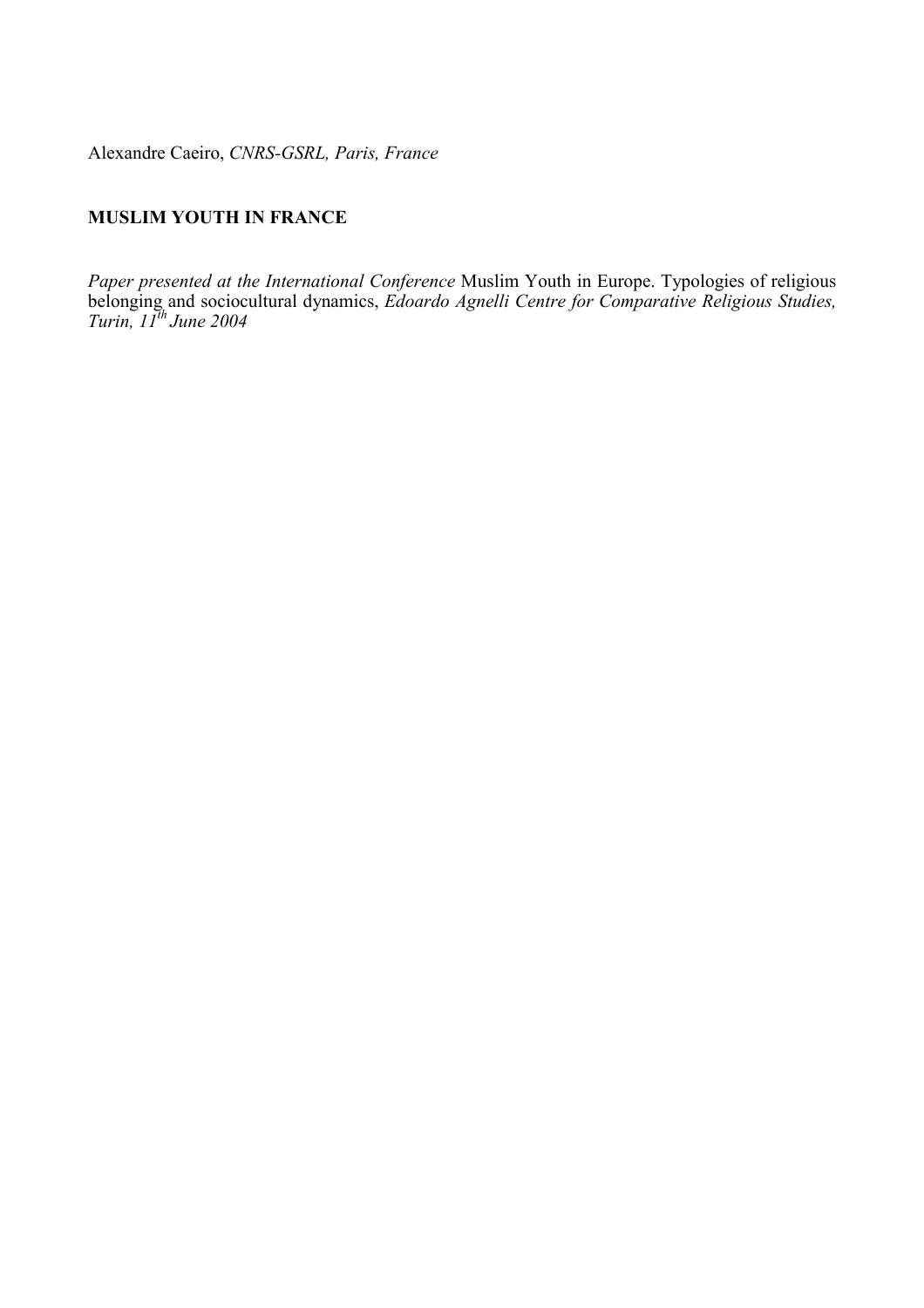### **Introduction**

 $\overline{\phantom{a}}$ 

During the last 18 months, in France perhaps more than in other European countries, Islam has turned into a frequent newspaper headline. The newspaper *Le Monde* even promoted Islam de France as one of the topics which marked at the national level the year 2003! The disproportionality between the size of the Muslim population and the media coverage it receives is an indication of the symbolic nature of the debate<sup>1</sup>. Muslim minds – and bodies - are arenas for the contested politics of the nation. Public debates were filled up to saturation with *the Muslim question*, which had been latent throughout the last decade and re-emerged in early 2003 with the much-applauded (and equally criticised) constitution of the Conseil français du culte musulman (CFCM), a body aimed at providing Islam with public recognition as well as the state with legitimate religious authorities; it was then given new impetus in April 2003 at the annual Muslim gathering in the Parisian suburb of Le Bourget, which that year included the then Home Minister Nicolas Sarkozy as the guest of honour; and it continued until adoption of the law at the National Assembly forbidding conspicuous religious signs in public schools.

This sequence of events highly exacerbated, in public opinion, the perception of Muslim youth as problematic and intrinsically alien to French culture, including French laicité – in both its explicit and implicit forms. These developments were also inextricably linked to international events and concerns, in particular the threat of Islamic terrorism. The discovery of the participation of a number of French youth in Islamic militant movements and in "jihad operations", particularly in Chechnya and Afghanistan (no less than nine Frenchmen are currently held in Guantanamo Bay), highlighted by media obeying to the usual constraints, and the declarations of Dalil Boubakeur, recteur de la mosque de la Paris and now president as well as spokesperson of the CFCM about "l'islam des (jeunes) surexcités" have contributed to fuel this explosive debate<sup>2</sup>.

This paper attempts to answer four specific questions:

1) Who are the Muslim youth in France (socially, ethnically, economically)

2) What is the spectrum of their religious practises (from atheism to fundamentalism)

3) What are their interactions with non-Muslims (social and professional activities, interfaith dialogue)

4) What are their political engagement and repertoires of mobilizations (at local, national, European and international levels)

Given the large scope of these questions, this paper will not be exhaustive. It will be descriptive, attempting to give the reader an overview of the main developments related to Muslim youth in France. Rather than covering the wide range of Muslim discursive practices (Asad), it will focus instead on a limited number of key events which in my view highlight the dynamics that are structuring the future of Islam in France. The major issues facing young Muslims in France include the politics of state recognition of Islam; the question of the Islamic headscarf in public spaces; and the problematic articulation of a Muslim French identity in the political sphere.

<sup>&</sup>lt;sup>1</sup> Drawing an interesting historical parallel, Esther Benbassa has recently argued the Muslims have become the new Jews (*La République face à ses minorités – Les juifs hier, les Musulmans aujourd'hui*). 2

<sup>&</sup>lt;sup>2</sup> Elsewhere Boubakeur (2004) has been more *nuancé*, calling for the need to understand the difficulties placed on Muslim youth. But the damage was done.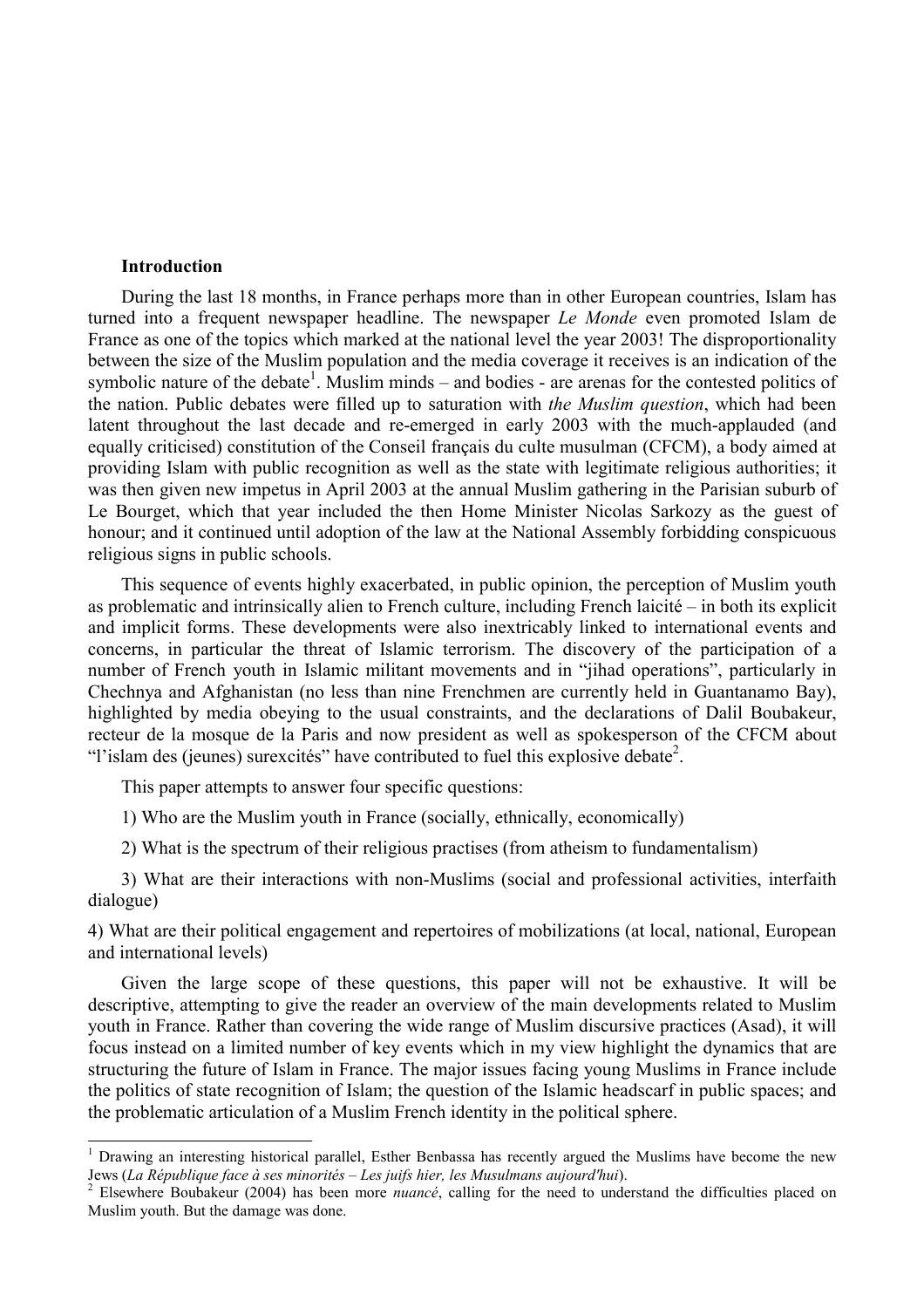### **1. Who are the Muslim youth in France (socially, ethnically, economically)**

Since the French Republic is "une, indivisible et laïque", there are no statistics regarding ethnic or religious populations, as this has been widely interpreted as both contrary to the Republican ideal and reminiscent of the fate of Jews in Vichy France. In reality, statistics on religious affiliation are not *legally* forbidden as long as they are not compulsory, as the demograph Michele Tribalat has recently pointed out<sup>3</sup>. However, they remain *socially* discouraged: since 1872, date of the last census in which religion was mentioned, statistics practitioners have been wary of entering into this type of questions.

In this context, figures about Muslims in France are political constructions ranging from 3 up to 7 million! These numbers have become a hotly contested issue, in particular with the rise of the National Front and the banalisation of a certain Islamophobia<sup>4</sup>. Inevitably, in all these demographic calculations, Islam becomes an ethnic category (are Muslims those that come from Muslim countries) rather than a religious one (are Muslims those who define themselves as such), and thus serves to exacerbate the reverse *communitarisme* which perceives many immigrants through the prism of a hypothetical Islamic identity – the number of Muslims being the number of people from majority Muslim countries and their offspring plus, sometimes, an estimation of the number of converts. However, contrary to the United Kingdom, where Islamic groups such as the Muslim Council of Britain (MCB) have been campaigning for the inclusion of an optional question on religious affiliation in the national census, Muslim organisations in France have not further politicised this issue.

Muslims in France are overwhelmingly of North African origin, which contributes to an Arabcentred vision of Islam in France contrasting clearly with Britain and Germany<sup>5</sup>. Following the old colonial patterns, Muslim immigration to France since the  $2<sup>nd</sup>$  World War has come mainly from Algeria (with 43%, it is the greatest contributor to the population "susceptible d'être musulmane", according to Tribalat's telling formulation) and to a lesser extent Morocco (28%) and Tunisia (11%). These immigrant communities, like elsewhere in Europe, were initially perceived as temporary additions to the native populations. No significant efforts were made to integrate them in the urban landscapes. Instead they tended to be concentrated in industrial areas and in the outskirts of the main cities. While it is probably misleading to speak of urban ghettos (yet), immigrants of North African origin are disproportionally concentrated in the *banlieues* of French cities.

If subsequent generations acquired nationality easily as citizenship in France is based on the principle of *jus solis*, they have been less successful in acquiring the same socio-economic lifestyle as their fellow co-citizens. Unemployment rates are substantially higher in the areas where they tend to be concentrated. According to 2000 statistics from the Ministry of Employment concerning qualified labour, the unemployment rate of those born French was 5%, that of French by naturalisation 11%, but it reached 20% for foreigners of North African origin. Despite France's poor record in combating ethnic and religious discrimination, the idea of positive discrimination remains largely taboo: when last year Nicolas Sarkozy became the first prominent politician to

<sup>&</sup>lt;sup>3</sup> See Tribalat's contribution to *Cités* « L'islam de France », PUF, 2004, p. 21.

<sup>&</sup>lt;sup>4</sup> See for example the media coverage given to the book by Philippe Aziz on the so-called "paradox" of Roubaix, described in a very sensationalistic way as the first Muslim town in France.

<sup>&</sup>lt;sup>5</sup> This paper will perhaps contribute to this vision by focussing mainly on Muslims of North African origin.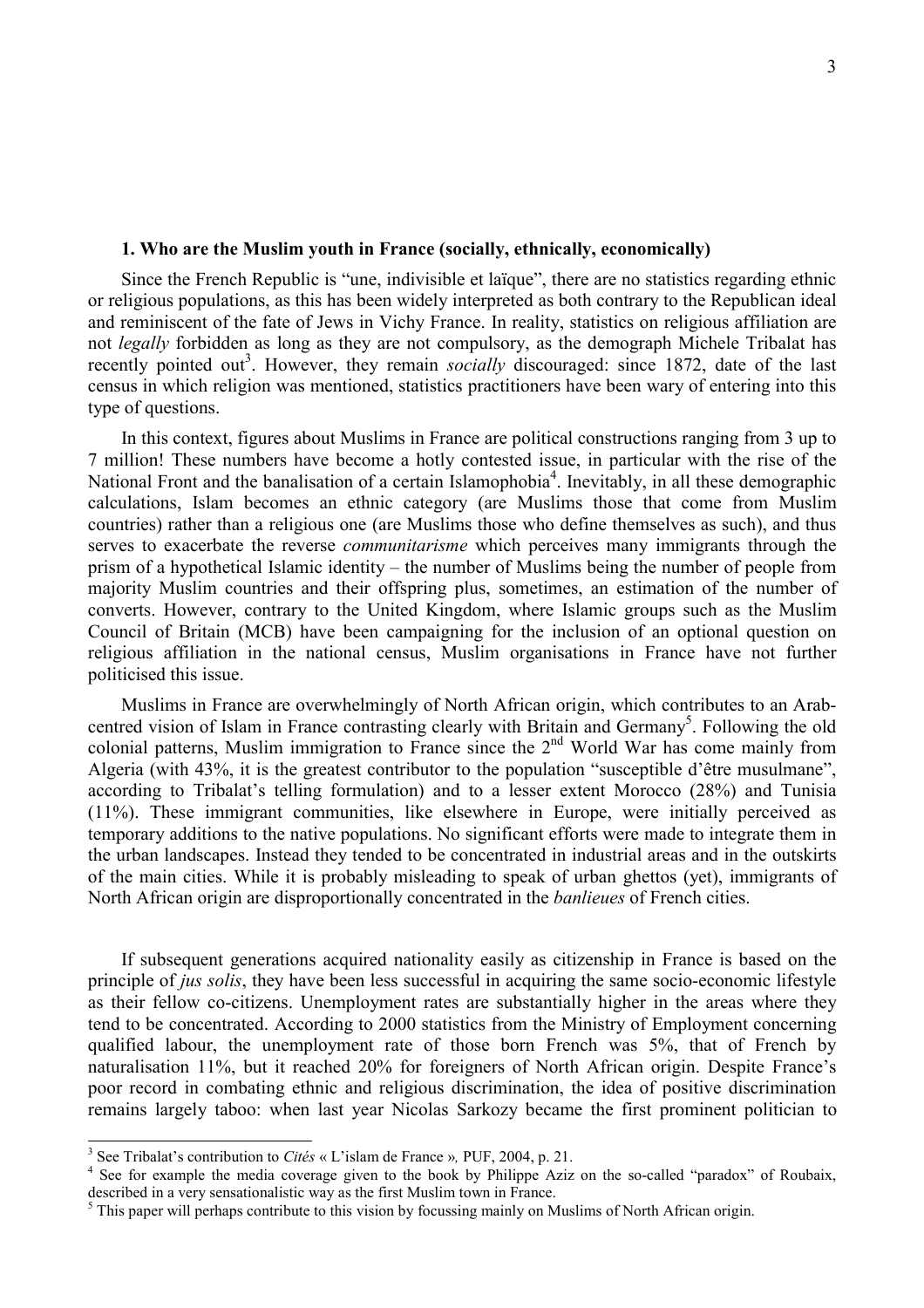pronounce himself in favour, re-baptising positive discrimination as "volontarisme républicain", he unleashed a torrent of shocked reactions. Significantly, young Muslims in France often feel as "jeunes d'origine difficile", in opposition to the "FDS" (français de souche), as an Algerian writer based in France recently put it<sup>6</sup>. The public display of an Islamic identity often becomes the sign of a provocation, or resistance, to the reality of social exclusion.

Sociologists have also noted the slow and gradual emergence of a Muslim middle-class in France as a marking phenomenon of the nineties. Known as the *beurgoisie* since Rémy Leveau and Catherine de Wenden coined the term in their 2001 book, this middle-class is contributing to the (slow) emergence of a plurality of Muslim voices and discourses on Islam. Here the affirmation of an Islamic identity can be a (bourgeois) choice which reconciles a willingness to integrate into French society with a demand of social distinction, as de Wenden has noted. However, Islam in France continues to be largely perceived as the religion of the stranger, the poor and the excluded – a combination which, as Farhad Khosrokhavar has argued, produces strong negative effects for the integration of young Muslims in the French landscape (Khosrokhavar 1997).

The experience of Muslim youth in France is also highly "gendered". Muslim males are the inheritors of colonial stereotypes, often portrayed as vicious Arabs, prone to violence and delinquency. The widespread rejection of the *beur* (Arab in slang) by French society is commonly acknowledged. In a context where Arab has become synonymous with Muslim fundamentalist and international terrorist, the involvement of a tiny number of male French youth in jihad operations has contributed to exacerbate the negative image of Muslim young men in French media. This portrayal of the Arab / Muslim male contrasts sharply with the image of the Arab / Muslim girl, affectionately called *beurette*, on which all Republican hopes for integration of the immigrant North African populations were placed. Thus the (real) shock, among French intellectual elites, at finding the same young girls suddenly starting to wear the Muslim headscarf, and the (fallacious) willingness to dismiss it as…an international conspiracy. In French banlieues, this asymmetry is often reversed: Muslim girls are stigmatised and do not always enjoy the same freedoms of their male neighbours, who appropriate the existing public spaces<sup>7</sup>.

The category of Muslim youth is, like all social categories, sociologically constructed. According to Didier Bourg, the category was first introduced by Muslims in 1987 with the emergence of the *Union des jeunes musulmans* (UJM) in the city of Lyon, and then quickly taken up by non-Muslim media and academia in the wake of the first congress of the UJM in 1992. The term « Muslim youth » denotes a change in relation to the elder generation, not only because the « young » Muslims are born in France and have little knowledge of the « country of origin », including its languages, but also because their Islamic religiosity is in many ways contrasted to their parents': if first generation migrants carried Islam as part of their cultural baggage, the new generation articulates the Islamic component of its identity in both personal and rational terms (Bourg 1998: 73). L'islam des jeunes became, for some, the equivalent of a French or European Islam, in the sense that it was enunciated in France (or Europe), by French (or European) Muslims, often in opposition with traditional practices and discourses<sup>8</sup>. Interestingly, this de-culturation of Islam is seen as bearing simultaneoulsy the seeds for an Islamic reformation (the hermeneutics of modernist intellectuals call for locating – in order to abandon - the cultural within the universal) and

<sup>6</sup> *Allah Superstar*, by Y.B. Editions Grasset, 2003. FSD is intended as a pun on SDF (*sans domicile fixe*), vernacular for a tramp.

<sup>7</sup> The movement Ni Putes ni Soumises is a mediatised attempt to intervene towards more gender-equal environments in the cités, mixité being precisely one of their mottos.

<sup>8</sup> See Stéphane Lathion, « La jeunesse musulmane européenne, vers une identité commune ? », in *CEMOTI*, Autumn 2002.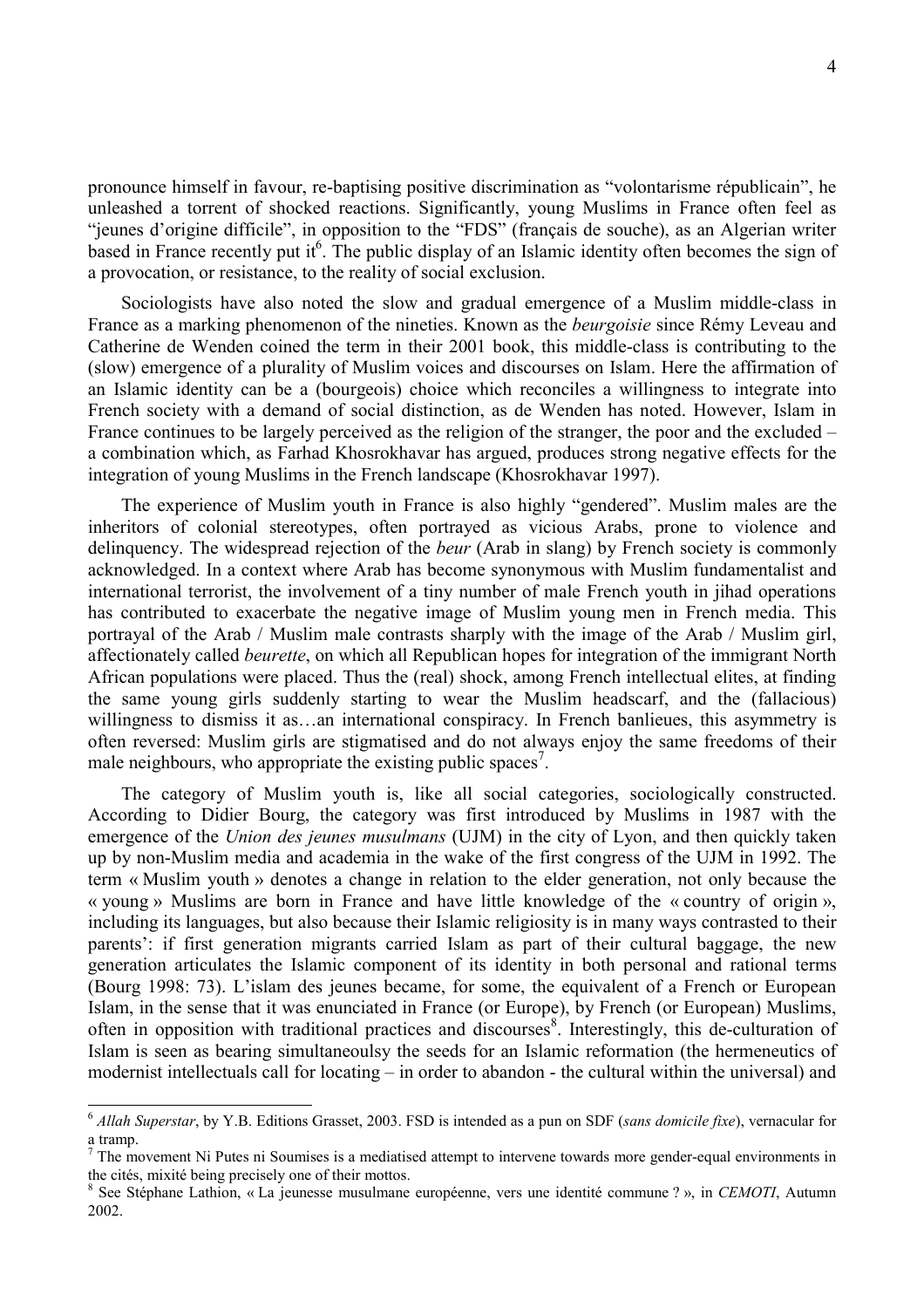those of regression (fundamentalist movements within Islam have rejected all cultural elements as *bida'*, blameful innovations, in favour of a more puritan version of their religion) – for the better or for the worse, depending from which angle one perceives  $it^9$ . Thus one could plausibly argue that the expression *islam des jeunes* has become dissociated from the age of the person in question. More recently, in reaction to the patronising tone adopted by some media practitioners towards *les jeunes musulmans*, which they perceive as "infantilisant", some Muslim leaders have started to question its relevance altogether.

#### **2. What is the spectrum of their religious practises (from atheism to fundamentalism)**

Since we do not dispose of reliable figures on the Muslim population, we know even less about the level of religiosity of Muslim youth in France. There is no reason to think that French Muslims are somewhat more or less pious than Muslims in any other European country – and very clearly the range of religious practises among Muslim youth in France is very wide.

A number of opinion polls conducted for newspapers and/or magazines (and responding to the constraints of media demands) have highlighted the diversity of Islamic religiosity in France. Based on "Christian" models, these polls tend to focus on definitions of Muslim identity (cultural or religious) and levels of Muslim practice (prayer, mosque attendance, fasting). They have often reached rather similar conclusions. One such example concerns the polls the I.F.O.D. has performed over the last fifteen years (1989; 1994; 2001), published in Le Monde. They show that the percentage of interviewees from families of Muslim origin which consider themselves to be either practising Muslims (36% in 2001 compared to 37% in 1989) or believing Muslims *only* (42% in 2001 to 38% in 1989) is rather steady and represents the overwhelming majority (here around ¾ of the total population). The number of those who openly declare themselves to be either without religion or belonging to another faith has remained throughout the years around 6%. The polls also indicate that daily prayer is decreasing (from 41% in 1989 to 33% in 2001) while Friday mosque attendance is slightly increasing (20% in 2001 compared to 16% in 1989). Fasting from sunrise to sunset during the holy month of Ramadan seems to be followed by the majority (70% declared in 2001 to have fasted during *the whole month* and 7% *sometimes*, compared to 60% and 21% respectively in 1989). Muslim youth (16-24 years) are, along with the elders above 55, the most practising category: 69% declare the intention of performing the *hajj* at some time in their lives, and 74% declare fasting completely during Ramadan<sup>10</sup>.

One of the major difficulties with such polls, however, is their limited sociological usefulness: even when they obey scientific methods concerning representativity, the sample is always too small to allow conclusive arguments (in the case of the IFOD 2001 sample, only 940 people). Furthermore, telephone surveys do not bring out the variety of meanings that underlie Muslim practices. If the politics of quantitative (and indeed qualitative) research are always complex, the pernicious use in France of indicators concerning lack of daily prayer and mosque attendance, alcohol-drinking and pork-eating as signs of Muslim "integration" casts doubts over the relevance of such methods of data collection for sociological analysis.

<sup>9</sup> The discourse of Tariq Ramadan is in many ways symptomatic of this dilemma. See Ramadan, *To Be a European Muslim*, Islamic Foundation, Leicester, 199 ; and Leila Babès' reply, « L'identité islamique européenne selon Tariq Ramadan », in *Islam de France*, n° 8, Al Bouraq, October 2000.<br><sup>10</sup> See www.ifod.com/europe/sondages/opinionf/islam.asp.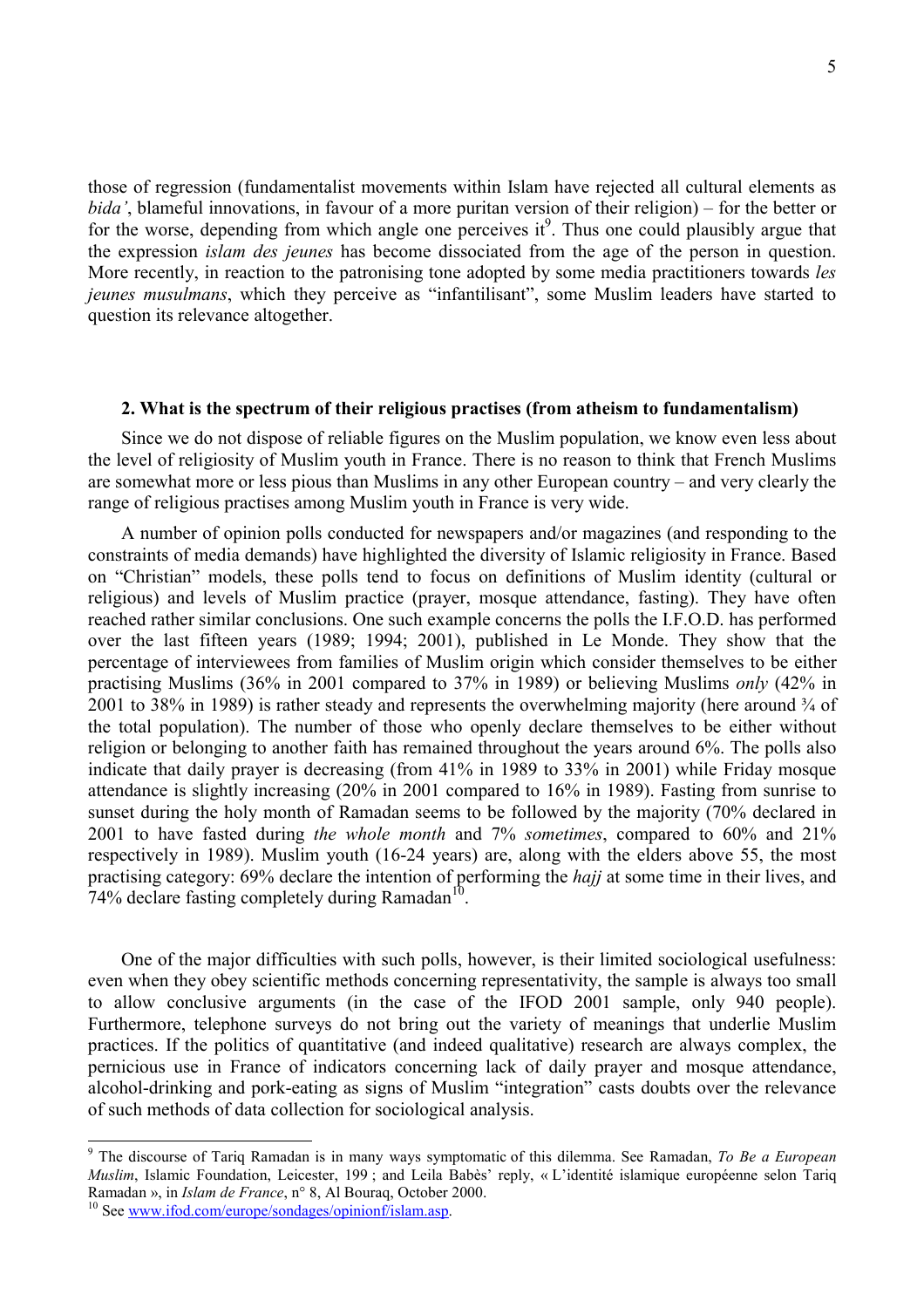Indeed in France, the religiosity of Muslim youth is from the outset construed as problematic, immediately associated with Islamic fundamentalism and the failure of integration: while the Islam of the parents (*l'islam des parents*) is conciliatory, discrete and willing to integrate into France, the Islam of the children (*l'islam des enfants*) is portrayed as uncompromising, in rupture with both the parents' and French ideals $<sup>11</sup>$ . The very concrete presence of some fundamentalist and pietist groups</sup> notwithstanding<sup>12</sup>, this negative perception according to me stems largely from the (unspoken but underlying) idea that, in order to integrate in France, Muslims need to discard their religious practices: as John Bowen (2004: 45) has noted, not without irony, not practising is widely perceived in France as indicating "a willingness to fit in with French society" – an idea that incidentally is corroborated by a number of people of Muslim origin<sup>13</sup>. In any case, the regain of religiosity among Muslim youth in France is, at best, puzzling for non-Muslim publics. Demands for public recognition and visibility of Islam, often articulated by the youth, accentuate the uneasiness and are often perceived as *communitarian*, running counter to French norms – if not in its explicit and legal aspects (the law after all recognises both the freedom of *private* belief and the right to its *public* expression within the limits of French public order), at least in the social imaginary. The fact that this amounts to a form of majority *communitarisme* seems lost on all but a small fraction of French intelligentsia $14$ .

Deconstructing this vision of the religiosity of Muslim youth as a problem, there has been a number of sociological explorations of the subjectivities attached to the religious practices of young Muslims in France. These studies have attempted to place Muslim religiosity in the framework of modernity, often emphasising the individualisation tendencies and syncretism common to other forms of religious revival examined by sociologists of religion (Gaspard and Khosrokhavar 1995; Babès 1997; Khosrokhavar 1997; Césari 1998; Flanquart 2003; Bouzar and Kada 2003). Some have pointed to the growing spiritualisation of Islamic norms, epitomised by the famous call "je porte le voile à l'intérieur" (Césari 1998). Others have focussed on Muslim girls wearing the hijab (externally, so to speak) and have argued - against the idea of an objectified meaning (ie, the inferiority of women) - the diversity of interpretations and motivations attached to it among Muslim girls in France (Khosrokhavar and Gaspard 1995; Khosrokhavar 1997; Nordmann 2004). All these analyses have, however, only made a marginal contribution to public debate, dominated by more simplistic (and media-friendly) ideas and emotional reactions<sup>15</sup>.

The institutionalisation of Islam in France, which culminated in the constitution of the Conseil français du culte musulman in 2003, provided a privileged arena for the playing out of competing

 $11$  The paradigmatic example here is the case, not so uncommon, of Muslim school girls who start wearing the hijab against the wishes of their families and then find themselves involved in complex negotiations with their school principal, which sometimes leads to their exclusion. The irony is of course that, while these girls suffer from double exclusion, they are also sometimes perceived as victims of cruel fathers or elder brothers.

 $12$  Despite some media coverage of Islam in France, it is striking how little success the Salafi ideology and other radical groups such as Hizb Tahrir have encountered in the Hexagon. The apolitical Tablighi movement is popular in some areas, but recent research by Khedimellah points to the temporal dimensions of youth involvement with this organisation, which seems to correspond to a particular phase in a personal trajectory that most often does not last long.

<sup>&</sup>lt;sup>13</sup> Interestingly, the afore-mentioned IFOD polls included a question inviting respondents to react to the following assertion : « the more one is integrated into French society, the less Muslim one is ». In 2001 22% of the interviewees agreed (compared to 33% in 1989) (Ternisien 2002: 47-8). See also Bouzar 2001: 166.

<sup>&</sup>lt;sup>14</sup> The outright hostility which has invariably met the demands for introducing *halal* food in public canteens (in prisons as in schools) or the refusal to consider 'Aid al kabir as a possible national holiday are two examples of this.

<sup>&</sup>lt;sup>15</sup> The 20-member strong Stasi commission, set up by President Chirac in July 2003 in order to discuss  $\alpha$  the application of the principle of laicité in the Republic », did not deem necessary to draw on this rich sociological production to make its recommendations.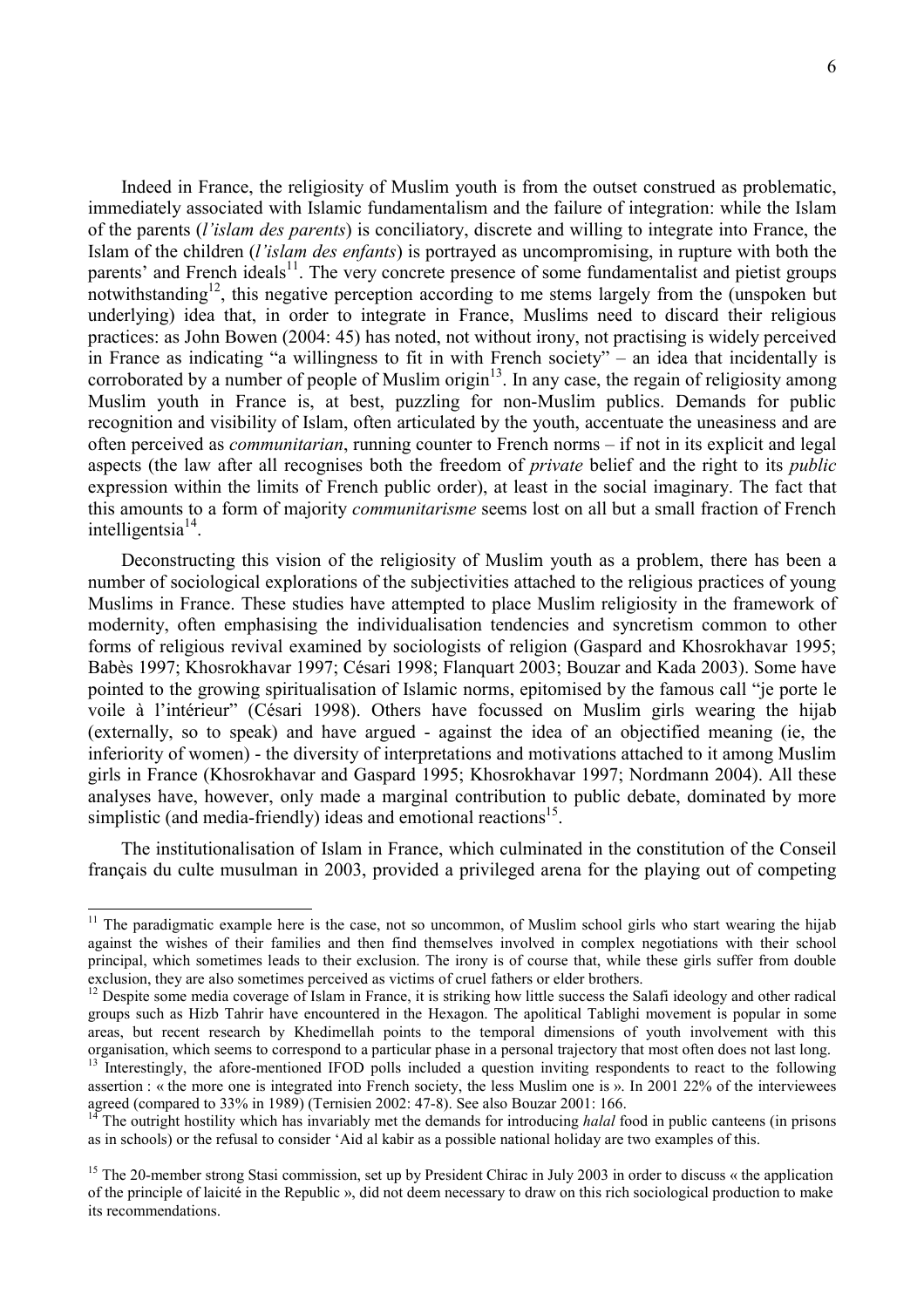definitions of Islamicity. The process, initiated by P. Joxe in 1989, was fraught with the expected difficulties of representing, in one body, the diversity of Islamic tendencies in a context of recent settlement. Muslim youth in particular seem to have internalised - to some extent - the need to forge a *French Islam*, rather than maintain an Islam *in* France, thus echoing the expectations of non-Muslim publics<sup>16</sup>. A number of young Muslims, especially those sensitive to Tariq Ramadan's discourse, criticised what they perceived as a diplomatic management (une gestion diplomatique) of Islam in France at the CFCM, too dependent on foreign countries in its modalities (two of the major players, the Mosquée de Paris and the Fédération nationale des musulmans de France, do not hide their links to respectively Algeria and Morocco, while the third one, the UOIF, promotes a diasporic version of Islam close to the Muslim Brotherhood). Even when a number of historical leaders of the Muslim youth movement were included in the process, such as Farid Abdelkrim, ex-president and founder of Jeunes musulmans de France (JMF), Muslim youth (across the Islamic spectrum) have been among the most vocal critics of the Council's work: according to one prominent youth leader, Fouad Imarraine of the *Collectif des Musulmans de France*, the role of the Home minister in the selection of the CFCM members is in clear breach of the principle of laïcité. For Abdelkrim, the CFCM has gone from standing for "**C**'est **F**init le **C**alvaire **M**essieurs" to "**C**ontentez-vous de **F**aire **C**omme le **M**inistre".

A different critique of the methods adopted by the French State in the institutionalisation of Islam has been rehearsed by some intellectuals and politicians which claim to represent…the silent majority of "Muslims": quiet, having spontaneously adopted secular religiosities and in many cases atheist (the term laïc in France being rather ambiguous), these silent "Muslims", un-quantifiable, were deemed to be the great absents from the Consultation. Despite the usual complexity of competing political agendas, the creation of the Conseil des musulmans laïques and the Conseil des democrates musulmans in the wake of the CFCM gives some form of expression to those Muslims which are not connected to mosques and fear the reduction of their multiple identities to a religious mould which they obviously do not identify with. The struggle for defining a Muslim in France is thus wide open.

# **3. What are their interactions with non-Muslims (social and professional activities, interfaith dialogue)**

Interaction between Muslims and non-Muslims starts naturally at childhood, and in particular in public school – "gratuite, laïque et obligatoire", according to the celebrated formula. Contrary to their British counterparts, Muslims in France have not felt the need to create Muslim schools, despite the recurrent problems regarding the headscarf. To this day there are only two such schools in the whole of Metropolitan France, one in the Parisian suburb of Aubervilliers ("La Réussite") and another in the northern city of Lille ("Lycée Averroes"). (One of the ironies of the proposed law on laicité is, of course, to encourage the creation of Islamic schools<sup>17</sup> and thus prevent the living together (le vivre ensemble) the defenders of the law pretend to be upholding). In France's suburban areas, where the concentration of population of North African descent is already higher than elsewhere, "native" French families often exacerbate this by manipulating official rules and sending their children to other, more central (and better-equipped) schools. In some areas, euphemistically called "zones d'éducation prioritaire" (ZEP), as much as an estimated 80% of the pupils are of

l

<sup>&</sup>lt;sup>16</sup> See Bowen 2003.

 $17$  It is rather remarkable that in French media these schools are invariably described as "Koranic schools", as if they were madrasas, bringing back fearful images of other times and places.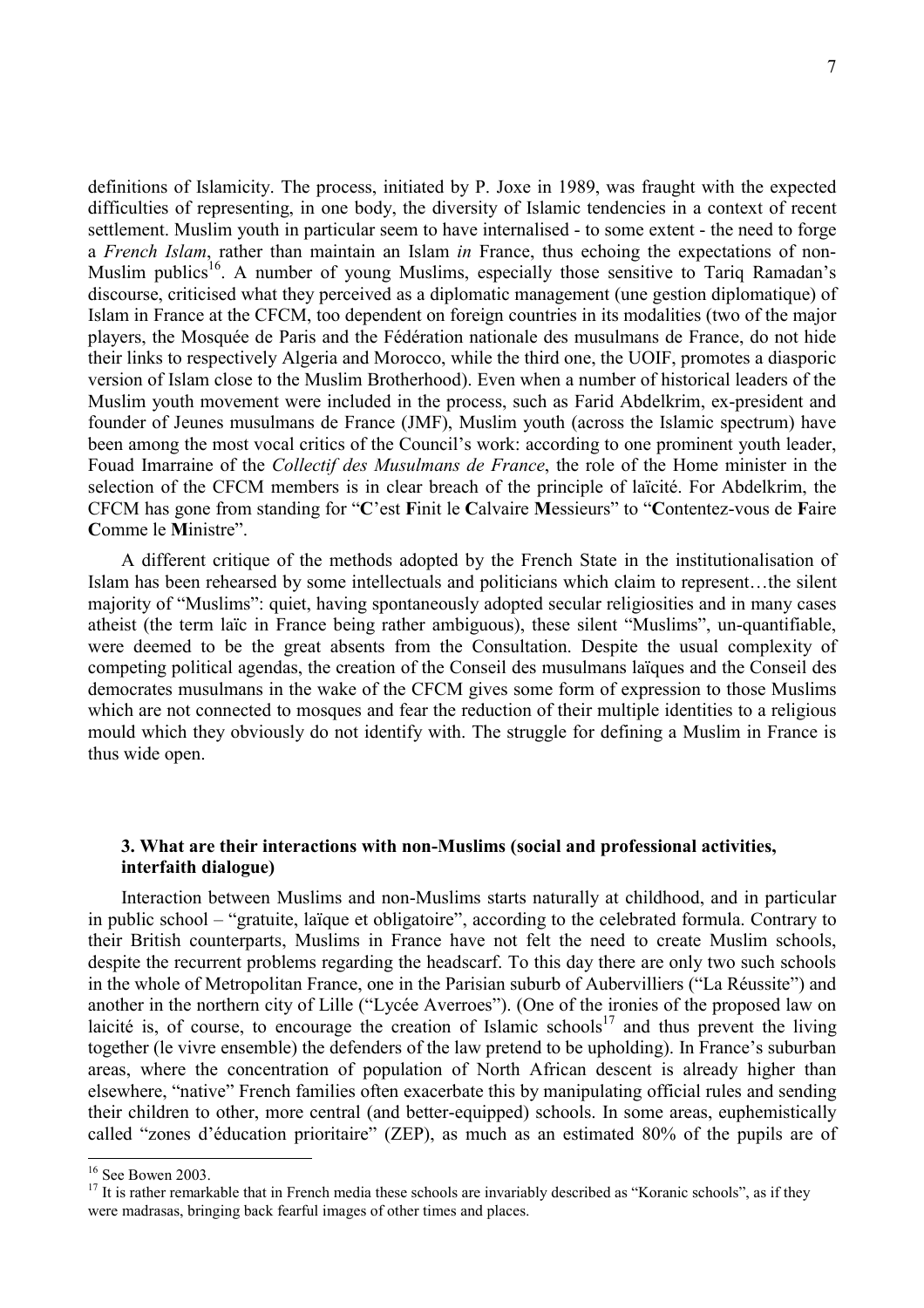Muslim background. This, as a number of politicians have started to realise, can only add to the fragmentation of French society and lead to the rise of communitarian tendencies.

Accounts of first-generation Muslim life in France often emphasise the shared identity forged between North African, Portuguese and French workers active in the industrial sector. The fact that "some ate pork" while "others did not" was acknowledged, but unimportant. The rise of structural unemployment in the late 70's, and its disproportionate incidence on (both qualified and manual) labour of North African origin, has substantially reduced the possibilities for this kind of professional interaction and greatly affected Muslim youth: the countless stories of the Rachids and Mohameds whose CV gets immediately thrown away have become legendary.

While discrimination in employment affects all types of individuals from North African background, practising Muslims encounter a number of additional obstacles related to their religious practice. Prayer facilities in the workplace are virtually unheard of. Women wearing the headscarf are excluded from most forms of employment. Indeed, contrary to other European countries, women in such attire are a very rare sight in any kind of professional activity, in the public as well as the private sectors. Public institutions are out of reach for these women as the dominant conception of laïcité deems it contrary to the principle of state neutrality – a perception so far upheld by the Conseil d'état, the highest judicial authority in France; social mores (or rather, prejudice) contribute to further exclude these women from the private sector<sup>18</sup>. One can also wonder about the consequences of this exclusion, and to what extent the lack of contact between Muslim women wearing hijab and the wider society contributes to their integration or facilitates conspiracy theories. In any case, if the phenomenon of "new veiling" in Muslim countries bears some resemblance to the situation in France, it differs here in that it does not contribute to the professional emancipation of women, allowing them to penetrate into public spaces and offices previously reserved for men (MacLeod 1993; Göle 1996; Mahmoud 2001).

In the religious sphere, there have been for quite some time now a number of Muslim initiatives aimed at enhancing interaction between faith communities. One of the most prominent is the annual cycle of conferences organised at the Mosquée Adda'wa (or, more precisely, in the socio-cultural centre attached to it), in the  $19<sup>th</sup>$  arrondissement of Paris. The success of these events, which draw large numbers of young Muslims as well as non-Muslim publics every other Saturday, rests to a large extent on the charisma of the director of the mosque, Larbi Kechat. Of Algerian origin, with a PhD in applied linguistics, Larbi Kechat was one of first imams in France to deliver the Friday *khutba* in French and to prone an open vision of Islam well suited to the French sensitivities of Muslim youth (Khedimellah 2002; Amiraux 2003). His integrity and independence from both Muslim countries and the French state (Kechat was first put under house arrest on false suspicions in 1994 and then, when his fortunes changed, refused to accept the state invitation to participate in the Consultation leading to the CFCM) have assured him an unparalleled prestige within the Muslim community (which allows him to invite Muslim intellectuals from all tendencies to his mosque). The conferences he animates deal with topics as varied and daring as AIDS, secularism, human rights and euthanasia. The panel of speakers is always diverse, often explicitly including people of other faiths as well as atheists. There are some signs indicating that it is even becoming fashionable for French academics to be seen at his Mosque…

The success of the Adda'wa conferences is ample testimony to the strong demand for intra and inter-religious debate in contemporary France. Elsewhere, in interfaith dialogues, actors

l

 $18$  In fact, the public debate has made a nasty turn in the wake of a number of (violent) incidents involving Muslims in hospital. The current discussion is not on whether Muslim women wearing the headscarf should be allowed to work in hospitals or not, but rather whether Muslim patients wearing the hijab can be treated in public hospitals!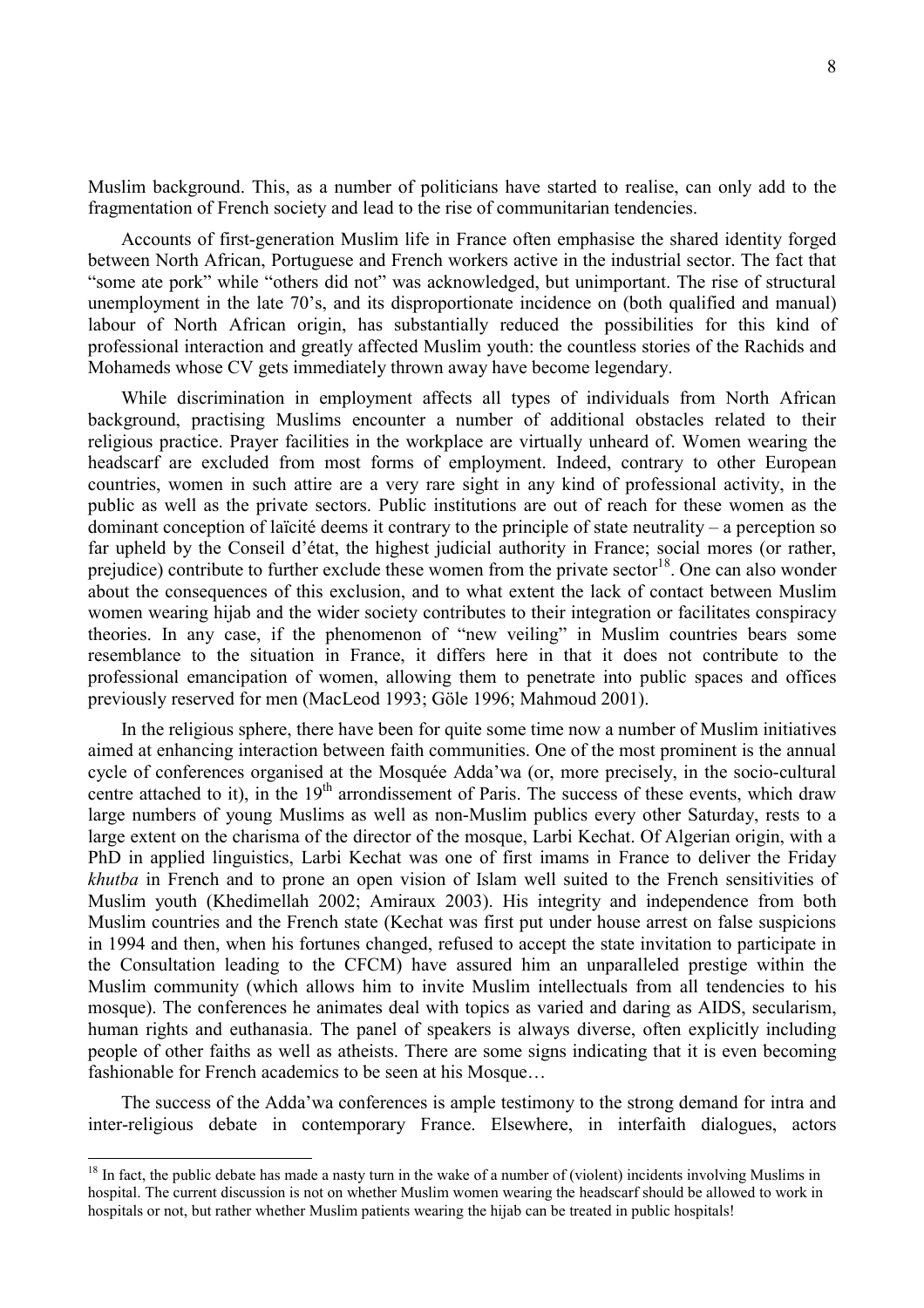consistently complain of the lack of Muslim involvement (and also of Jewish participation, but for other reasons). It should come as no surprise that most of local and national interfaith activities are driven by Catholic groups, both at the institutional (priests, churches) and the unofficial levels (common believers). The scarcity of qualified Muslim theologians is seen here as one reason underlying this absence. Indeed, a few Muslim names dominate between them the interfaith scene in France: Ghaleb Bencheikh (brother of the mufti of Marseilles, Soheib, and author of a book with the Jewish rabbi Philippe Haddad), Dalil Boubakeur, Mohamed Mestiri (International Institute of Islamic Thought – France), Mohamed Talbi and, at least until recently, Tariq Ramadan. A number of Muslim women have also started to participate in interfaith activities but, especially when compared to their female co-religionists involved in processes of political participation, they remain rather marginal here. To bridge this gap, the newly-established CFCM is already in the process of creating a commission to deal with interfaith activities (an area which has the comparative advantage of being rather consensual, compared to the burning issues of training imams and defining Islam in a secular state).

More important than the lack of qualified theologians in explaining the lack of Muslim interfaith participation, is perhaps the disparity in the *expectations* of the different actors: while non-Muslim publics, in the current climate dominated by international Islamic terrorism, understandably seek *reassurances* regarding the peaceful intents of their Muslim neighbours, if not the nature of the Islamic texts themselves, making efforts to comprehend a religion they have historically – and theologically - perceived with hostility, Muslims (particularly the youth) often believe there is no particular need for this kind of dialogue since Christianity is "recognised in the Qur'an".

Jews are also ahl al kitab, the People of the Book, and their status acknowledged in Islam. But relations between the Muslim and Jewish communities in France (the two largest in Europe) are probably at an all time low. The various contributions to *Les territoires perdus de la République – Antisémitisme, racisme et sexisme en milieu scolaire* (edited by Emmanuel Brenner, first edition 2002; updated 2004) paint a vivid and horrific picture of judeophobia among Muslim youths in secondary (and, in one case, even primary!) schools. The banalisation of anti-Semitic acts in school, which range from the use of the qualifier "Jewish" as a synonym for "unreliable", to the denial of the Holocaust and the abuse of Jewish teachers and pupils, is deeply disturbing. While anti-Semitism has sadly a rich genealogy in France, it seems beyond dispute that a high number of anti-Semitic acts have been perpetrated by young individuals of North African origin. The anti-Semitism of sections of Muslim youth is an outstanding barrier to their integration and has generated high levels of anxiety within French society, similar to fears related to international terrorism. Although the authors of *Les territoires perdus…*disagree, it is hard not to see a link between the exponential rise of this anti-Semitism in France (within and outside the school: the desecration of Jewish tombs, the burning of synagogues) and the escalation of violence in the Middle-Eastern conflict, particularly since the rise coincides rather well with the beginning of the second intifada<sup>19</sup>.

<sup>&</sup>lt;sup>19</sup> Brenner also seems to establish a correlation between assertive Islam (as measured by the number of headscarfs) and antisemitism in France. However, a careful reading of the examples he gives would suggest, if anything, an inverse relationship between the level of religiosity of the Muslim individual and the propensity for antisemitic acts: for instance I have found no cases of abuse by girls wearing the Muslim headscarf. Despite these weaknesses, the book has been a major contribution to contemporary debates on laïcité.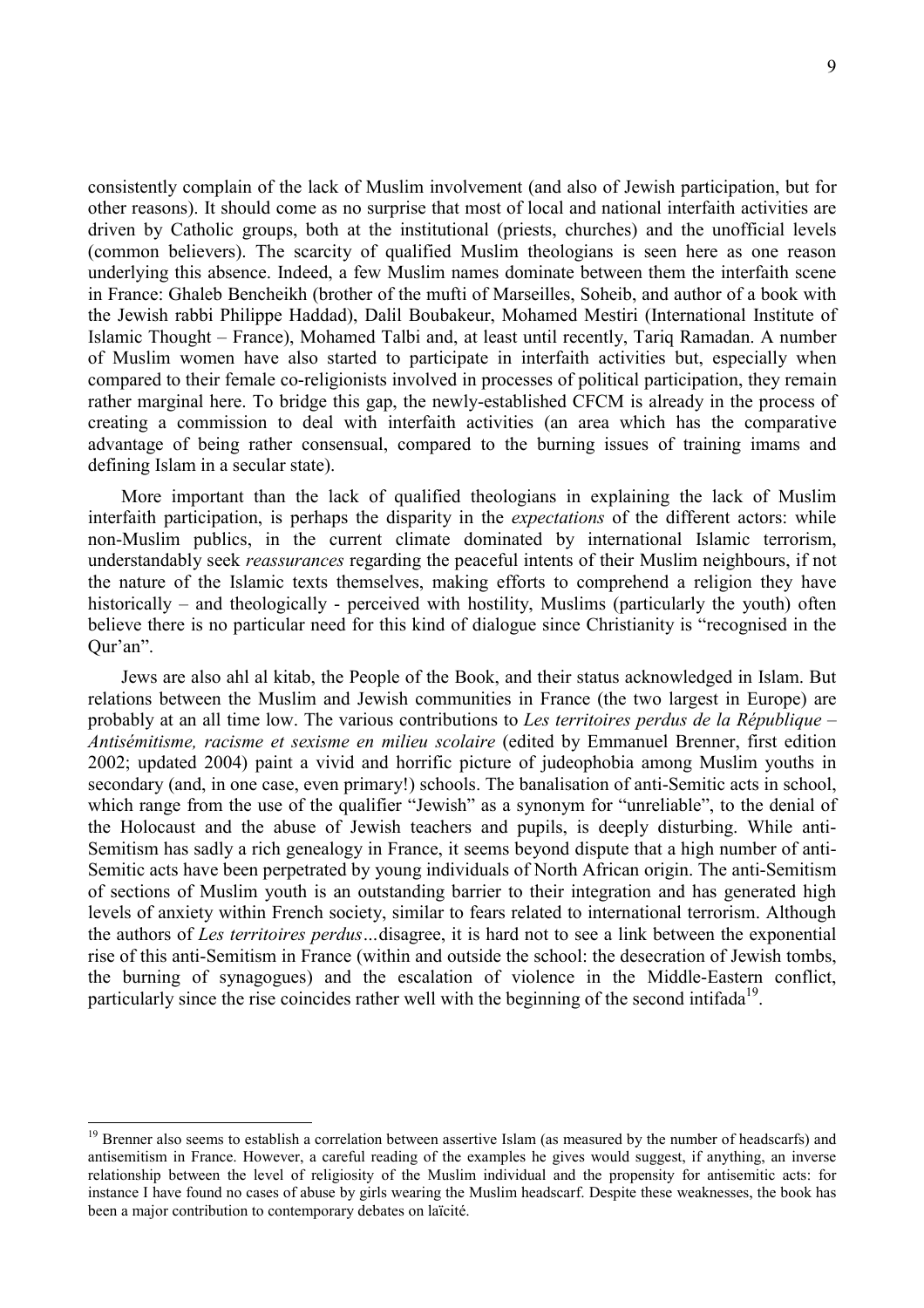# **4. What are their political engagement and repertoires of mobilisations (at local, national, European and international levels)**

The collective imaginary of the French nation as an "abstract universal", to borrow an expression from Khosrokhavar, has placed strong restrictions on multiculturalist attitudes. Muslims respond to the national constraints and are sensitive to the boundaries of legitimate political discourses. Since engagement in secular activities under an Islamic repertoire is invariably looked at suspiciously, Muslims have "naturally" adopted secular discursive strategies as justification of their forms of political participation. If this ensures a strict separation between "churches" and state, in the case of Islam it also restricts the range of mobilisation which could precisely reassure French publics on the compatibility between Islam and democratic forms: since political engagements under the name of Islam are rendered problematic, Muslims have no option other than investing in secular forms – thus at same time comforting the mainstream perception that Muslims need to emancipate themselves from their religious referential in order to participate in the affairs of the polis and thus become full citizens. Muslim women wearing the hijab are once again suspected of being incompatible with civic democratic participation: when they seek to prove their active citizenship by joining political parties or participate in movements at the grassroots level, they have to deal with attitudes ranging from benign neglect to outright hostility. Siham Andalouci, generalsecretary of *Presence musulmane* and member of the Green party, and Saïda Kada of *Femmes françaises et musulmanes engagées* in Lyon, are two cases in hand. This tends to exclude them further from the political spheres.

Despite the lip service paid to the global Muslim community or ummah, Muslims in France have not deeply engaged in international politics beyond the occasional demonstration in support of Palestinians or, more recently, against the American-led wars in Afghanistan and Iraq. 2003 will perhaps prove to be a turning point in that, for the first time, Muslim youth in France have invested the field of global politics…in the form of the anti-globalisation movement. The main proponent of this mobilisation has been Tariq Ramadan, the Swiss intellectual who has been carefully justifying Muslim participation in (Western) politics in theological terms (Ramadan 1997; 2003). The articulation of a religious discourse in anti-capitalist tones is not unique – the numerous liberation theology movements have been rehearsing it for a number of decades. Islamist groups throughout the Muslim world have also often rejected "globalisation" as a form of Westernisation<sup>20</sup>. But while they have perceived it as a form of cultural hegemony, threatening the established religious order, Tariq Ramadan is perhaps the first to integrate the concerns of the anti-globalisation movement within an Islamic repertoire: the distinctions between dar al islam and dar al harb, he argues to his attentive audiences, have become obsolete in the globalised world. The West, as he readily concedes, is a land of greater freedom for Muslims than many so-called Islamic countries, and must therefore be reconceptualised as dar al da'wa (the realm of mission) or, preferably, dar al shahada (the land of testimony). In an interesting twist, under globalisation, it is the profit-driven neo-liberal economy which has become 'alam al harb (the world of war). The European Social Forum, which was held in Paris in November 2003, provided an opportunity for testing the impact of this ideology on Muslim youth. The active presence of young Muslims with an Islamic discourse, noticed for the first time, was controversial<sup>21</sup>, but proved Muslim youth in France are no longer tied to traditional

 $\overline{a}$ 

<sup>&</sup>lt;sup>20</sup> In 2001 the Muslim World League organised in Mekka an international conference on the topic of globalisation which focussed on the threats it posed to the Islamic way of life.

<sup>&</sup>lt;sup>21</sup> In particular since a polemic article by Tariq Ramadan in which he criticised a number of prominent French Jewish intellectuals for having abandoned universal causes to defend exclusively Israeli interests, circulated in the email list of the European Forum.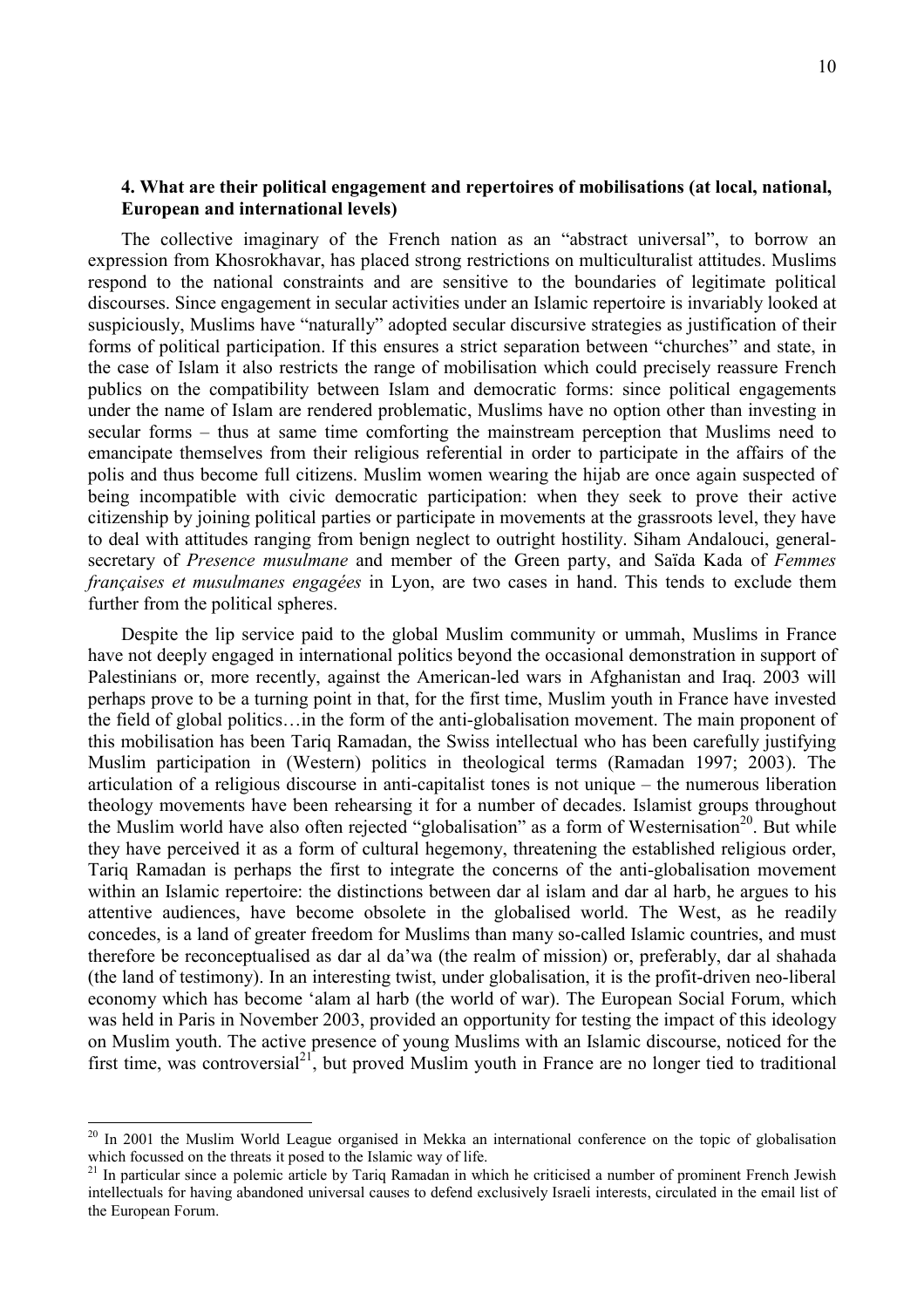restrictions on political participation and are capable of forging alliances with non-Muslim interest groups for the perceived common good.

At the local level, second and subsequent generations of Muslims in France have also been attempting to participate more actively in public debates for a number of years. The *Forum citoyens des cultures musulmanes* (FCCM), launched in April 2001 by the young director of the Muslim publication *La Médina* Hakim El Ghissassi and the businessman Rachid Nekkaz, is in many ways exemplary. Among the actions of the FCCM were a campaign for the registration of youth of immigrant origin in electoral lists in late 2001 and the elaboration of 89 proposals to the 2002 presidential candidates (*Pour une France juste – 89 propositions du F.C.C.M. aux candidats*; Editions La Médina, Paris 2002). Members came from a broad spectrum, including religious and secular backgrounds, but gathered around shared French and Muslim identities.

One has to return here to the forms of political mobilisation which the proposed law banning the Muslim headscarf from schools has given rise to. The *affaire du foulard* has been regularly disturbing France for the last fifteen years. The Conseil d'état decided the hijab was not in itself a sufficient motive for exclusion – but this decision was not accepted by all in the educational sector<sup>22</sup>. If the question is complex, it is hard not to perceive, in the revival of the headscarf issue in 2003, some kind of political manipulation: with the number of problematic cases in schools steadily dropping, according to the official statistics, the speech of Nicolas Sarkozy at the annual gathering of the Union des organisations islamiques de France (UOIF) last April<sup>23</sup> rekindled a societal debate that would consume, on a daily basis, countless pages in the press and long hours on television until February 2004 (when the law was finally overwhelmingly adopted by the National Assembly). The literature on this subject is long, but what is interesting for our purposes here is to analyse how the debate helped shaping the attitudes of Muslim youth towards political mobilisation. The institution of the CFCM, remarkable throughout the months for its absence from the public debate, was not favourable to the ban. It issued a statement criticising the recommendation of the Stasi report, but seemed paralysed by the internal differences. The president of the Council, Dalil Boubakeur, put in place by the Home minister, encouraged Muslims (through the national press) to "obey the law". Even the UOIF seemed ready to compromise; the hesitations of its leadership regarding the staging of demonstrations created frictions with its base. In the end, however, the position of Muslim institutions proved irrelevant, as two teenagers, Woissila (17) and Ilhame, took the matter into their own hands: with the authorisation to demonstrate in Paris on December 21<sup>st</sup> granted by the local authorities in just 20 minutes, they spread the news through what the French call "le téléphone arabe", a telling euphemism for the age-old method of oral communication. Their call was quickly relayed via the cyberspace: besides email groups and Internet forums, one interesting website, www.relatif.com, was created for the occasion by a friend of the two girls called Wafa, a 30-year old woman trained in computer science and living in the Parisian suburbs. According to Wafa, the aim of www.relatif.com was to teach Muslim girls how to mobilise effectively and at little cost (personal communication) : thus the site encourages Muslim women to dress in tricolour headscarves (blue,

 $\overline{a}$ 

<sup>&</sup>lt;sup>22</sup> For a number of years there was the bizarre instance of young girls being excluded by the school's headmaster for « refusing to comply with laicité », only to be reintegrated later, triumphally, following a favourable decision by the Conseil d' état. Needless to say, this was not easily digested by a number of headmasters and teachers hostile to the headscarf.

<sup>&</sup>lt;sup>23</sup> In his speech, which Sarkozy later said was "his answer to the April » (2002, the date of the first round of the presidential election that saw Le Pen come second), the Home Minister, after being applauded, was copiously booed when he argued that Muslim women must remove their headscarf for the ID photograph. Instead of considering this as the affirmation of Muslim citizenship ("sifflets citoyens"), the subsequent media coverage construed the incident as proof of the superiority of shari'a over national law for Muslims in France. It would be the starting point on a debate on Muslim loyalties which would quickly revolve around the Muslim headscarf in public spaces.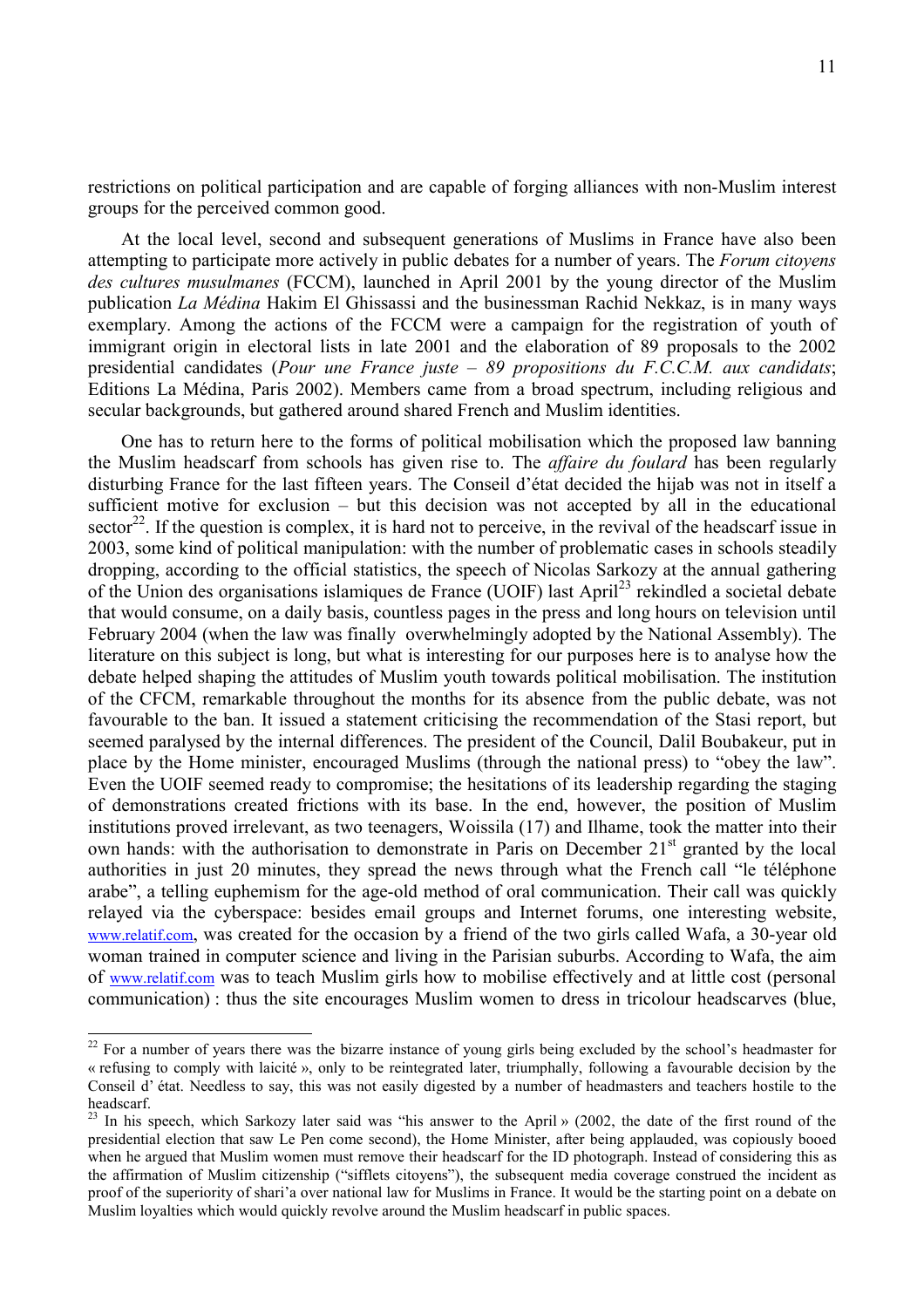white and red for the French national flag), and shows, with the help of digital photographs, how to make such headscarves at home; it provides ready-to-print leaflets as well as reminding potential demonstrators the exact words of the...French national anthem<sup>24</sup>. The idea was to reverse the binary opposition between Islam and the West, and to show that these Muslim girls are also French citizens<sup>25</sup>. This demonstration drew over  $6,000$  people (rather remarkable given the short notice and lack of institutional support), and besides French flags, European flags were waived, indicating the broadening of political horizons of French Muslims. Conscious of the overwhelming consensus among French politicians and intellectuals on the desirability of a ban, Muslims are increasingly placing their hopes in the Strasbourg-based European Court for Human Rights. The subsequent demonstrations (in January and February 2004) were more politicised, drew larger numbers and included non-Muslims from the umbrella organisation *Une école pour tous-tes*, a heteroclytic coalition of Muslim, anti-racist, human rights groups and feminist movements.

#### **Conclusion**

While the question of the Muslim headscarf has highlighted the tensions between the wider French society and its Muslim population, it should not hide the cultural and structural interpenetration taking place: many Muslim women wearing the headscarf at the same time show many signs of "acculturation": alongside their male co-religionists, they contest misogynist interpretations of Islamic texts, reject patriarchal family structures, uphold the principle of gender equality, respect individual choice. However, having internalised human rights discourses and democratic forms of participation, they will not automatically subscribe to the liberal interpretations of "government sheikhs" and necessarily fit into the French mould. Muslim youth are attempting to forge an identity which they can relate to their present context and to their historical roots. The precise role of Islam in the construction of this identity is of course the subject of much discussion and negotiation among Muslims. In any case, their bodies are the arena for competing politics and symbolism which they master only partially. While the misunderstandings and suspicions are multiple and reciprocal, the majority of Muslim youth in France is embedded with French culture and, actually, rather proud of their Frenchness.

### **Selective Bibliography:**

 $\overline{a}$ 

- Abdallah, Dr., *Le foulard islamique et la République française: Mode d'emploi*. Editions Intégrité, Bobigny. 1995
- Babès, L., *L'islam positif la religion des jeunes musulmans de France*, Les Editions de l'atelier, 1997

<sup>&</sup>lt;sup>24</sup> Interestingly, one of the proposals of the Forum citoyen des cultures musulmanes to the 2002 presidential candidates was the teaching of *La Marseillaise* in primary school…<br><sup>25</sup> It is rather doubtful whether the demonstrators were successful in passing this message. Some media portrayed the

demonstrations as « anti-republican », while a number of intellectuals hostile to the headscarf in schools felt vindicated, arguing the events « only highlighted the urgency of banning » the piece of cloth.